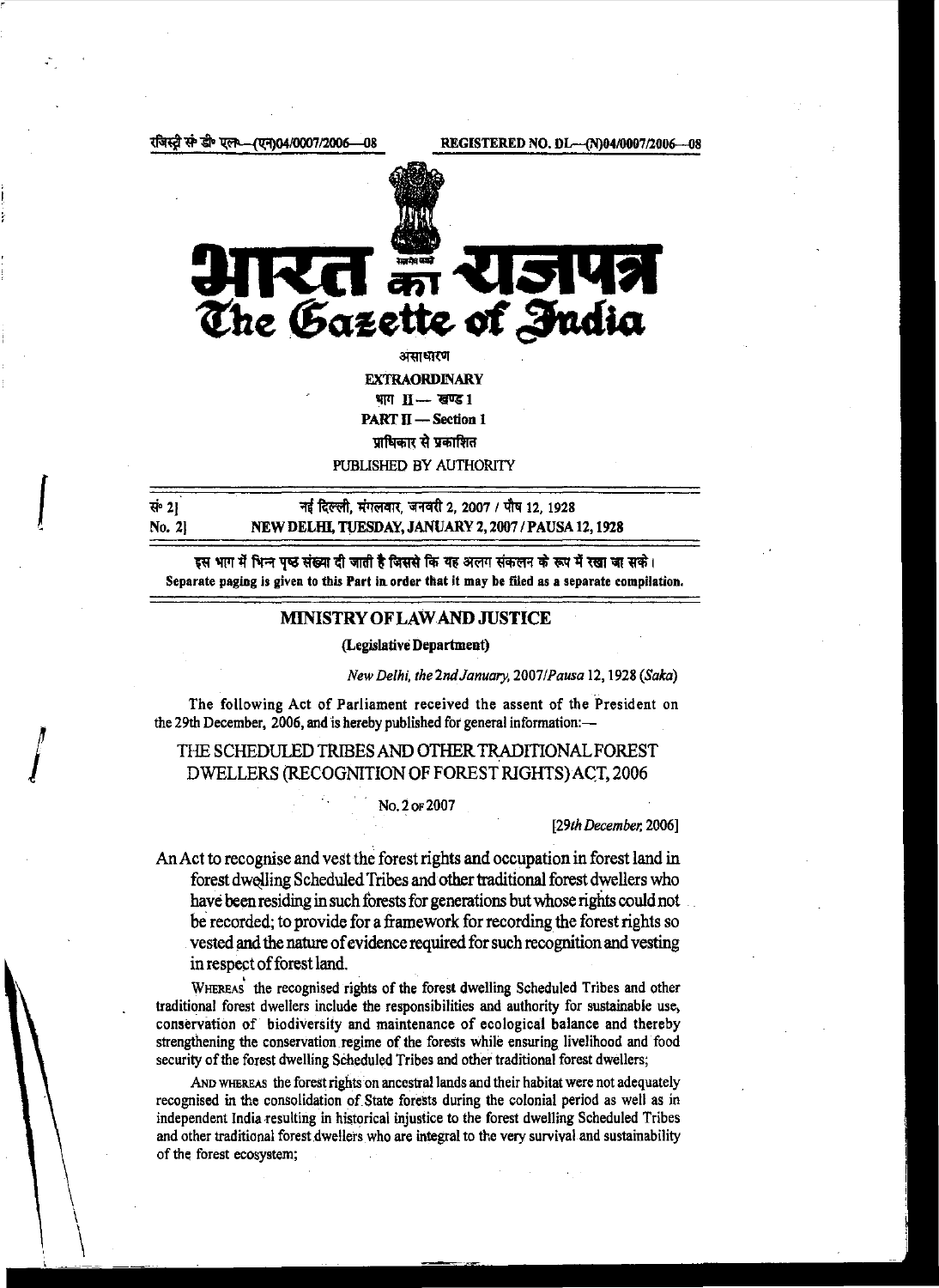AND WHEREAS it has become necessary to address the long standing insecurity of tenurial and access rights of forest dwelling Scheduled Tribes and other traditional forest dwellers including those who were forced to relocate their dwelling due to State development interventions.

BE it enacted by Parliament in the Fifty-seventh Year of the Republic of Indiaas follows:-

## CHAPTER 1

#### PRELIMINARY

Short title and  $\mathbf{I}$ . (*I*) This Act may be called the Scheduled Tribes and Other Traditional Forest commencement. Divelbers (Recognition of Forest Riphts) Act 2006 Dwellers (Recognition of Forest Rights) Act, 2006.

(2) It extends to the whole of India except the State of Jammu and Kashmir.

 $(3)$  It shall come into force on such date as the Central Government may, by notification in the Official Gazette, appoint.

Definitions

2. In this Act, unless the context otherwise requires,---

(a) "community forest resource" means customary common forest land within the traditional or customary boundaries of the village or seasonal use of landscape in the case of pastoral communities,, including reserwd forests, protected forests and protected areas such as Sanctuaries and National Parks to which the community had traditional access;

*(b)* "critical wildlife habitat" means such areas of National Parks and Sanctuaries where it has been specifically and clearly established, case by case, on the basis of scientific and objective criteria, that such areas are required to be kept as inviolate for the purposes of wildlife conservation as may be determined and ootified by the Central Government in the Ministry of Environment and Forests after open process. of consultation by an Expert Committee, which includes experts from the locality appointed by that Government wherein a representative of the Ministry of Tribal Affairs shall also be included, in detcnnining such areas according to the procedural requirements arising from sub-sections  $(1)$  and  $(2)$  of section 4;

(c) "forest dwelling Scheduled Tribes" meam the members or community of the Scheduled Tribes who primarily reside in and who depend on the forests or forest lands for *bona fide* livelihood needs and includes the Scheduled Tribe pastoralist communities;

 $(d)$  "forest land" means land of any description falling within any forest area and includes unclassified forests, undemarcated forests, existing or deemed forests, protected forests, reserved forests, Sanctuaries and National Parks;

(e) "forest rights" means the forest rights referred to in section 3;

(/}"forest villages" means the settlements which have been established inside the forests by the forest department of any State Government for forestry operations ·or which were converted into forest villages through the forest reservation process and includes forest settlement villages, fixed demand holdings, all types of taungya settlements, by whatever name called, for such villages and includes lands for cultivation and other uses permitted by the Government;

(g) "Gram Sabha" means a village assembly which shall consist of all adult members of a village and in case of States having no Pancbayats, Padas, Tolas and other traditional village institutions and elected village committees, with full and unrestricted participation of women;

 $(h)$  "habitat" includes the area comprising the customary habitat and such other habitats in reserved forests and protected forests of primitive tribal groups and preagricultural communities and other forest dwelling Scheduled Tribes;

(i) "minor forest produce" includes all non-timber forest produce of plant origin including bamboo, brush wood, stumps, cane, tussar, cocoons, honey, wax, lac, tendu or kendu leaves, medicinal plants and herbs, roots, tubers and the like;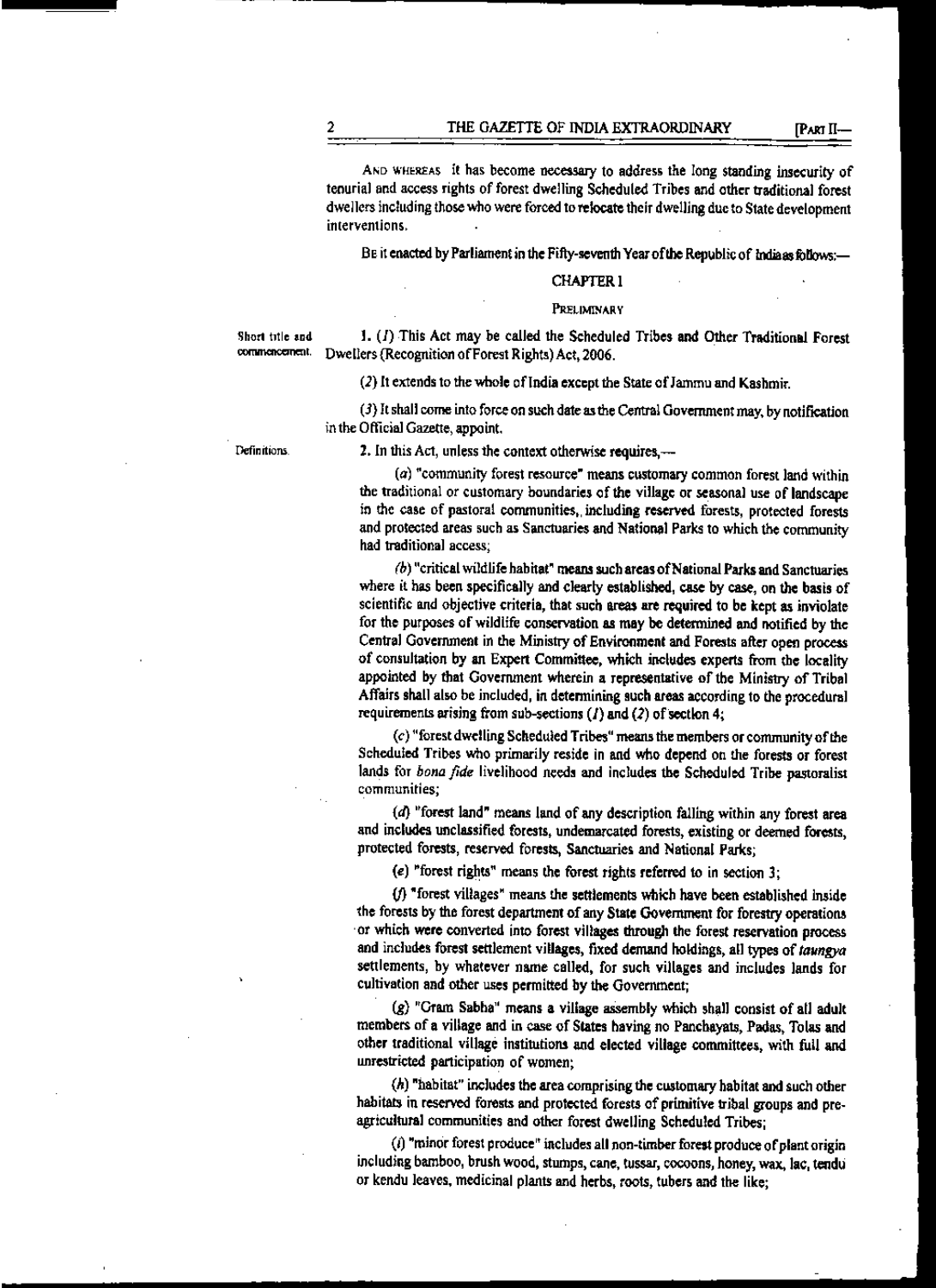### SEC. I) THE GAZETTE OF INDIA EXTRAORDINARY

 $(j)$  "nodal agency" means the nodal agency specified in section 11;

 $(k)$  "notification" means a notification published in the Official Gazette;

(/)"prescribed" means prescribed by rules made under this Act;

 $(m)$  "Scheduled Areas" means the Scheduled Areas referred to in clause (1) of article 244 of the Constitution;

(n) "sustainable use" shall have the same meaning as assigned to it in clause (o) of section 2 of the Biological Diversity Act, 2002;

(o) "other traditional forest dweller" means any member or community who has for at least three generations prior to the l 3th day of December, 2005 primarily resided in and who depend on the forest or forests land for *bona fide* livelihood needs.

*Explanation.-For* the purpose of this clause, "generation" means a period comprising of twenty-five years;

 $(p)$  "village" means-

(i) a village referred to in clause  $(b)$  of section 4 of the Provisions of the Panchayats (Extension to the Scheduled Areas) Act, 1996; or

(i1) any area referred to as a village in any State law relating to Panchayats other than the Scheduled Areas; or

(iii) forest villages, old habitation or settlements and unsurveyed villages, whether notified as village or not; or

 $(v)$  in the case of States where there are no Panchayats, the traditional village, by whatever name called;

(q) "wild animal" means any species of animal specified in Schedules I to IV of the Wild Life (Protection) Act, 1972 and found wild in nature:.

#### CHAPTERll

#### fOREST RIOHTS

3. (1) For the purposes of this Act, the following rights, which secure individual or community tenure or both, shall be the forest rights of forest dwelling Scheduled Tribes and other traditional forest dwellers on all forest lands, namely:-

 $(a)$  right to hold and live in the forest land under the individual or common occupation for habitation or for self-cultivation for livelihood by a member or members of a forest dwelling Scheduled Tribe or other traditional forest dwellers;

(b) community rights such as *nistm;* by whatever name called, including those used in erstwhile Princely States, Zamindari or such intermediary regimes;

 $\cdot$  (c) right of ownership, access to collect, use, and dispose of minor forest produce which has been traditionally collected within or outside village boundaries;

(d) other community rights of uses or entitlements such as fish and other products of water bodies, grazing {both settled or transhumant) and traditional seasonal resource access of nomadic or pastoralist communities;

(e) rights including community tenures of habitat and habitation for primitive tribal groups and pre-agricultural communities;

(j) rights in or over disputed lands under any nomenclature in any State where claims are disputed;

(g) rights for conversion of *Pattas* or leases or grants issued by any local authority or any State Government on forest lands to titles;

Forest rights of Forest dwe\!ing **Scheduled** Tribes and other tradional forest dwellers.

40of\996.

S3ofl972

•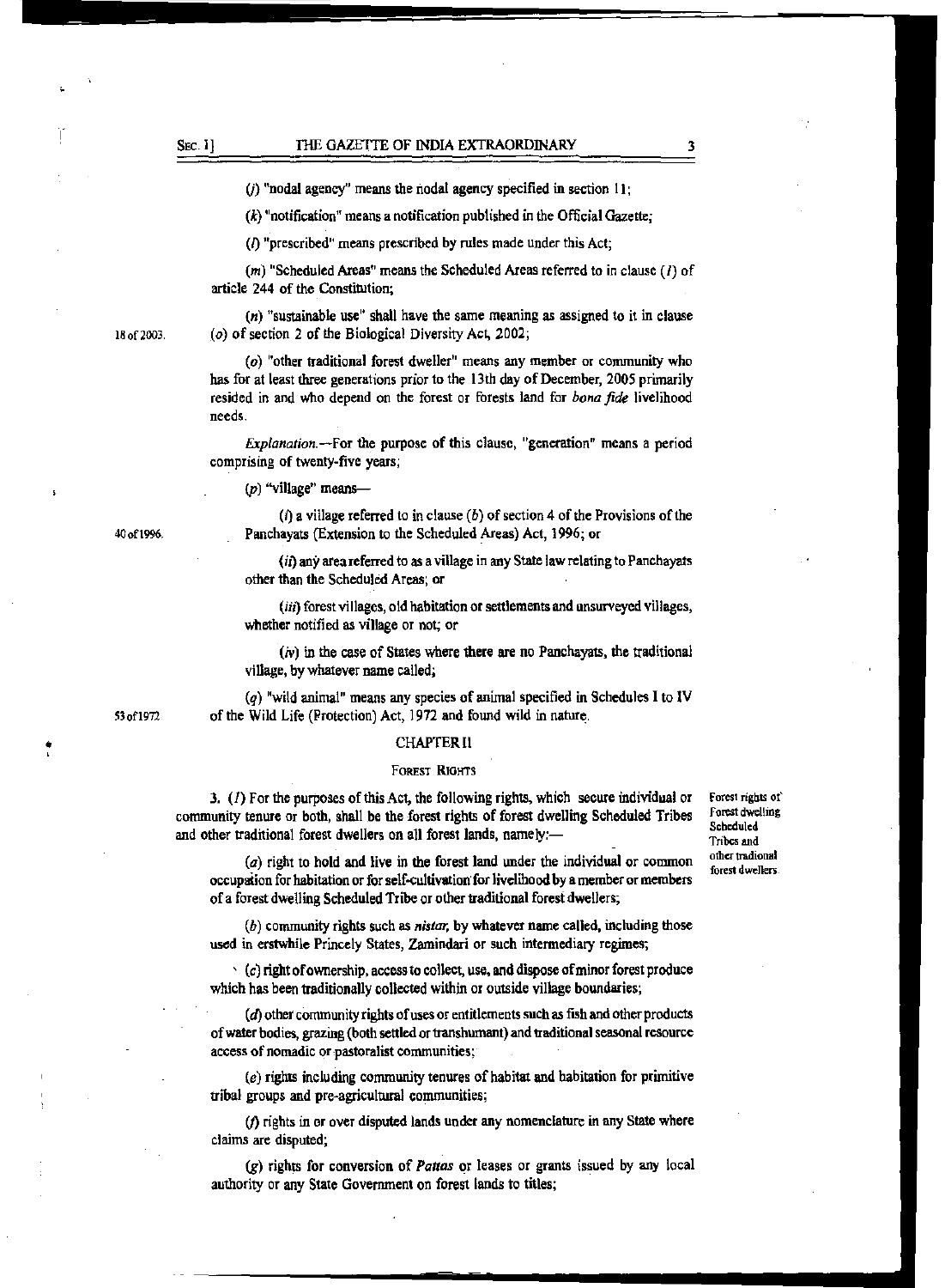(h) rights of settlement and conversion of all forest villages, old habitation, unsurveyed villages and other villages in forests, whether recorded, notified or not into revenue villages;

 $(i)$  right to protect, regenerate or conserve or manage any community forest resource which they have been traditionally protecting and conserving for sustainable use;

(j) rights which are recognised under any State law or laws of any Autonomous District Council or Autonomous Regional Council or which are accepted as rights of tribals under any traditional or customary law of the concerned tribes of any State;

*(k)* right of access to biodiversity and community right to intellectual property and traditional knowledge related to biodiversity and cultural diversity;

*(/)* any other traditional right customarily enjoyed by the forest dwelling Scheduled Tribes or other traditional forest dwellers, as the case may be, which are not mentioned in clauses (a) to *(k)* but excluding the traditional right of hunting or trapping or extracting a part of the body of any species of wild animal;

*(m)* right to *in situ* rehabilitation including alternative land in cases where the Scheduled Tribes and other traditional forest dwellers have been illegally evicted or displaced from forest land of any description without receiving their legal entitlement to rehabilitation prior to the l 3th day of December, 2005.

(2) Notwithstanding anything contained in the Forest (Conservation) Act, 1980, the 69 of 1980. Central Government shall provide for diversion of forest land for the following facilities managed by the Government which involve felling of trees not exceeding seventy-five trees per hectare, nemely:-

(a) schools;

*(b)* dispensary or hospital;

*(c) anganwadis;* 

*(d)* fair price shops;

(e) electric and telecommunication lines;

 $(f)$  tanks and other minor water bodies;

*(g)* drinking water supply and water pipelines;

*(h)* water or rain water harvesting structures;

(i) minor irrigation canals;

(j) non-conventional source of energy;

*(k)* skill upgradation or vocational training centres;

*(/)* roads; and

*(m)* community centres:

Provided that such diversion of forest land shall be allowed only if,-

(i) the forest land to be diverted for the purposes mentioned in this subsection is less than one hectare in each case; and

(ii) the clearance of such developmental projects shall be subject to the condition that the same is recommended by the Gram Sabha.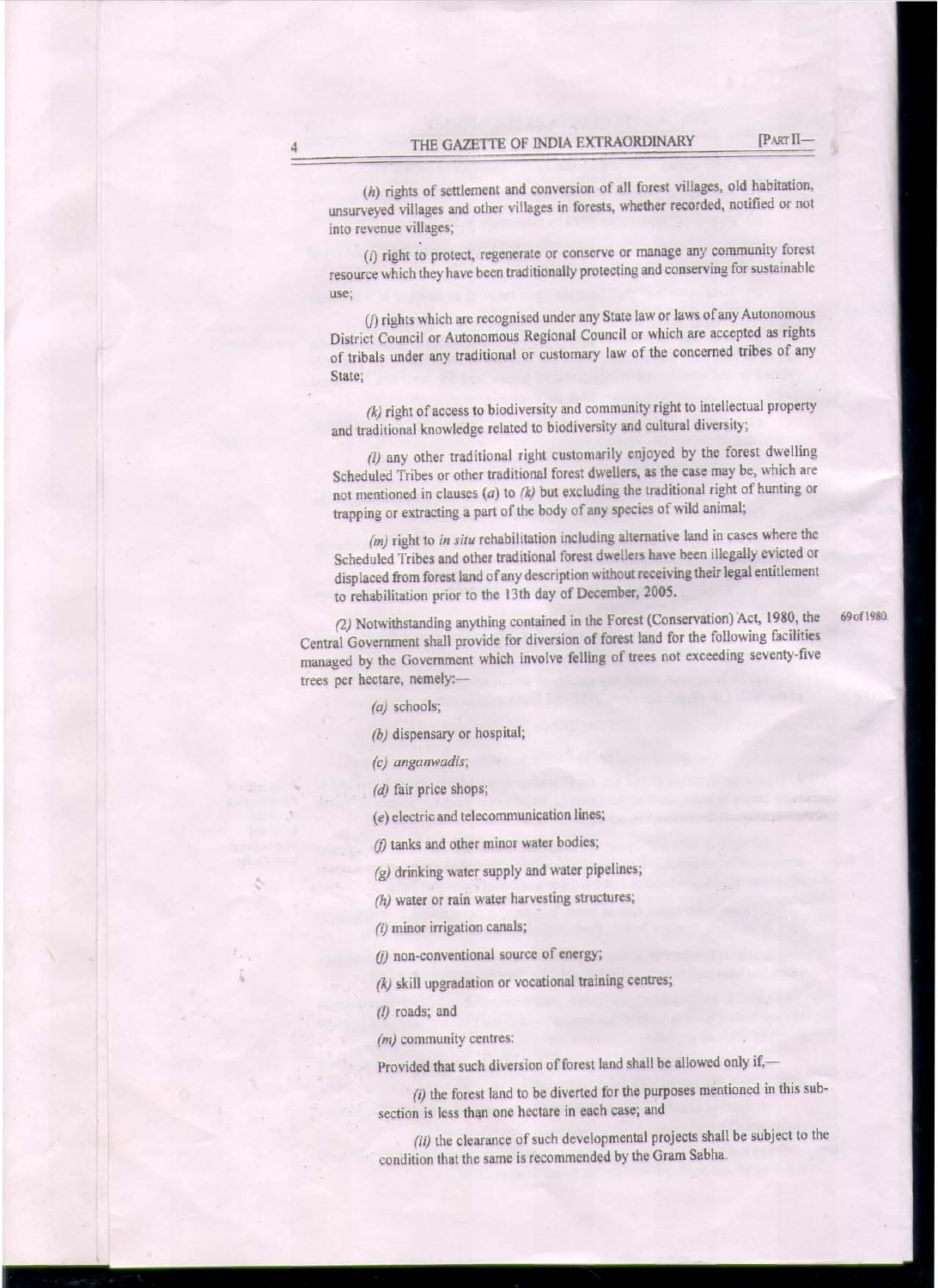#### SEC. 1] THE GAZETTE OF INDIA EXTRAORDINARY

#### CHAPTER ill

#### RECOGNITION, RESTORATION AND VESTING OF FOREST RIGHTS AND RELATED **MATTERS**

4. (1) Notwithstanding anything contained in any other law for the time being in force, and subject to the provisions of this Act. the Central Government hereby recognises and vests forest rights in-

*(a)* the forest dwelling Scheduled Tribes in States or areas in States where they are declared as Scheduled Tribes in respect of all forest rights mentioned in section 3;

*(b)* the other traditional forest dwellers in respect of all forest rights mentioned in section 3.

(2) The forest rights recognised under this Act in critical wildlife habitats of National Parks and Sanctuaries may subsequently be modified or resettled, provided that no forest rights holders shall be resettled or have their rights in any manner affected for the purposes of creating inviolate areas for wildlife conservation except in case all the following conditions are satisfied, namely:-

(a) the process of recognition and vesting of rights as specified in section 6 is complete in all the areas under consideration;

(b) it has been established by the concerned agencies of the State Government, in exercise of their powers under the Wild Life (Protection) Act, 1972 that the activities or impact of the presence of holders of rights upon wild animals is sufficient to cause irreversible damage and threaten the existence of said species and their habitat;

(c) the State Government has concluded that other reasonable options, such as, co-existence are not available;

*(d)* a resettlement or alternatives package has been prepared and communicated that provides a secure livelihood for the affected individuals and communities and fulfils the requirements of such affected individuals and communities given in the relevant laws and the policy of the Central Government;

*(e)* the free informed consent of the Gram Sabhas in the areas concerned to the proposed resettlement and to the package has been obtained in writing;

(f) no resettlement shall take place until facilities and land allocation at the resettlement location are complete as per the promised package:

Provided that the critical wildlife habitats from which rights holders are thus relocated for purposes of wildlife conservation shall not be subsequently diverted by the State Government or the Central Government or any other entity for other uses.

(3) The recognition and vesting of forest rights under this Act to the forest dwelling Scheduled Tribes and to other traditional forest dwellers in relation to any State or Union territory in reSpect of forest land and their habitat shall be subject to the condition that such- Scheduled Tribes or tribal communities or other traditional forest dwellers had occupied forest land before the 13th day of December, 2005.

(4) A right conferred by sub-section (1) shall be heritable but not alienable or transferable and shall be registered jointly in the name of both the spouses in case of married persons and in the name of the single head in the case of a household headed by a single person and in the absence of a direct heir, the heritable right shall pass on to the next-of- kin.

(5) Save as otherwise provided, no member of a forest dwelling Scheduled Tribe or other traditional forest dwe11er shall be evicted or removed from forest land under his occupation till the recognition and verification procedure is complete.

**Recognition** of, and vesting of, forest rights in forest dwelling Scheduled Tribes and other traditional forest dwellers.

*5* 

53 of 1972.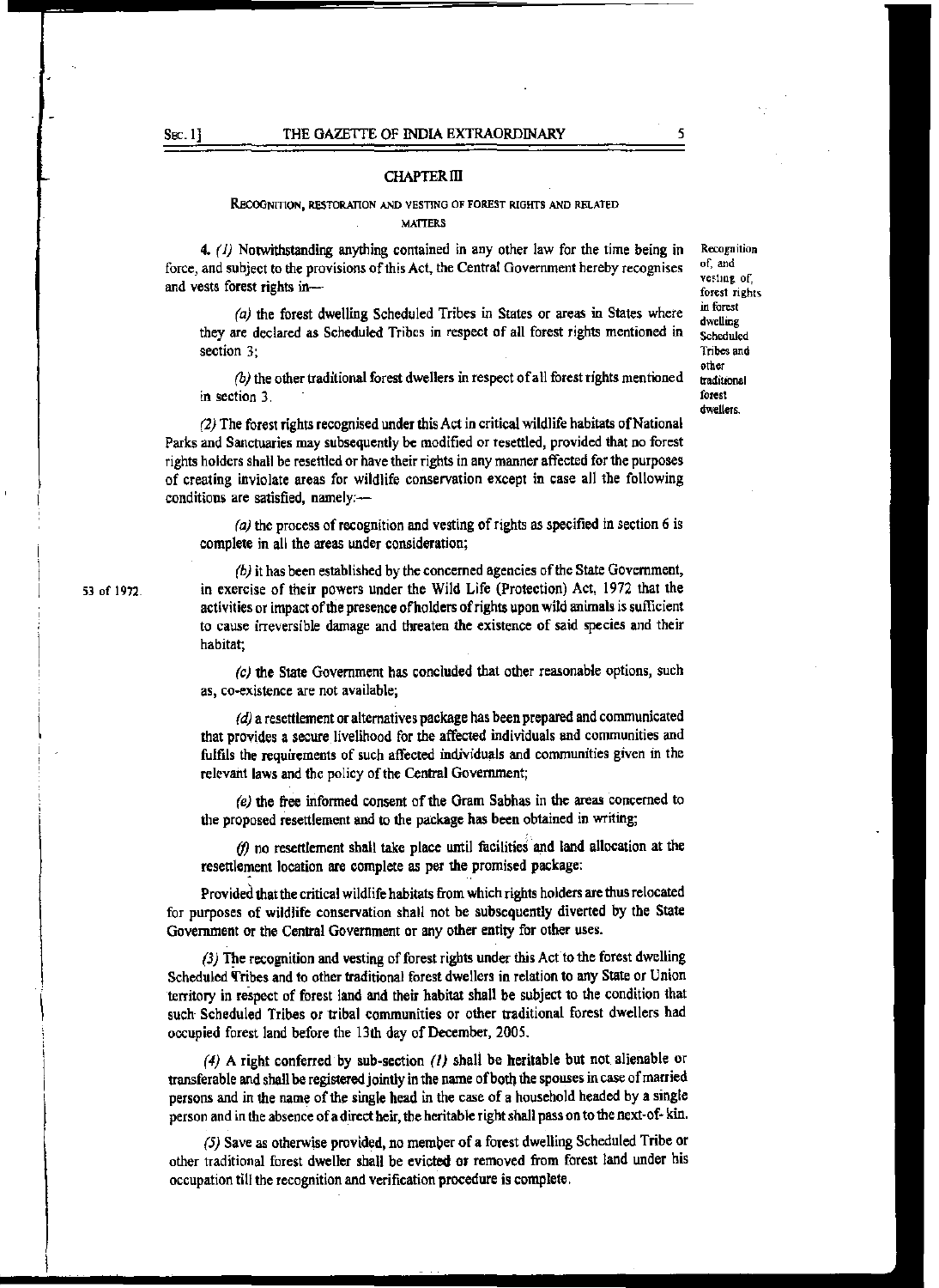(6) Where the forest rights recognised and vested by sub-section {I) are in respect of land mentioned in clause (a) of sub-section (1) of section 3 such land shall be under the occupation of an individual or family or community on the date of commencement of this Act and shall be restricted to the area under actual occupation and shall in no case exceed an area of four hectares.

*(7)* The forest rights shall be conferred free of all encumbrances and procedural requirements, including clearance under the Forest (Conservation) Act, 1980, requirement 69 of 1980. of paying the 'net present value' and 'compensatory afforestation' for diversion of forest land, except those specified in this Act.

(8) The forest rights recognised and vested under this Act shall include the right of land to forest dwelling Scheduled Tribes and other traditional forest dwellers who can establish that they were displaced from their dwelling and cultivation without land compensation due to State development interventions, and where the land has not been used for the purpose for which it was acquired within five years of the said acquisition.

Duties of holders of forest rights.

where there are holders of any forest right under this Act are empowered to--(a) protect the wild life, forest and biodiversity;

sensitive areas are adequately protected;

(b) ensure that adjoining catchments area, water sowces and other ecological

*(c)* ensure that the habitat of forest dwelling Scheduled Tribes and other traditional forest dwellers is preserved from any form of destructive practices affecting their cultural and natural heritage;

5. The holders of any forest right, Gram Sabha and village level institutions in areas

(d) ensure that the decisions taken in the Gram Sabha to regulate access to community forest resources and stop any activity which adversely *affects* the wild animals, forest and the biodiversity are complied with.

#### CHAPTER IV

#### AUTHORITIES AND PROCEDURE FOR VESTING OF FOREST RIGHTS

 $6.$  (1) The Gram Sabha shall be the authority to initiate the process for determining the nature and extent of individual or community forest rights or both that may be given to the forest dwelling Scheduled Tribes and other traditional forest dwellers within the local limits of its jurisdiction under this Act by receiving claims, consolidating and verifying them and preparing a map delineating the area of each recommended claim in such manner as may be prescribed for exercise of such rights and the Gram Sabha shall, then, pass a resolution to that effect and thereafter forward a copy of the same to the Sub-Divisional Level Committee.

*(2)* Any person aggrieved by the resolution of the Gram Sabha may prefer a petition to .the Sub~Divisional Level Committee constituted under sub-section (3) and the Sub~Divisional 'Level Committee shall consider and dispose of such petition:

Provided that every sucb petition shall be preferred within sixty days from the date of passing of the resolution by the Gram Sabha:

Provided further that no such petition shall be disposed of against the aggrieved person. unless he has been given a reasonable opportunity to present his case.

(3) The State Government shall constitute a Sub-Divisiona1 Level Committee to examine the resolution passed by the Gram Sabha and prepare the record of forest rights and forward it through the Sub-Divisional Officer to the District Level Committee for a final decision.

Authorities to vest forest rights in forest dwelling Scheduled Tribes and other lraditiooal forest dwellers and procedure thereof.

1r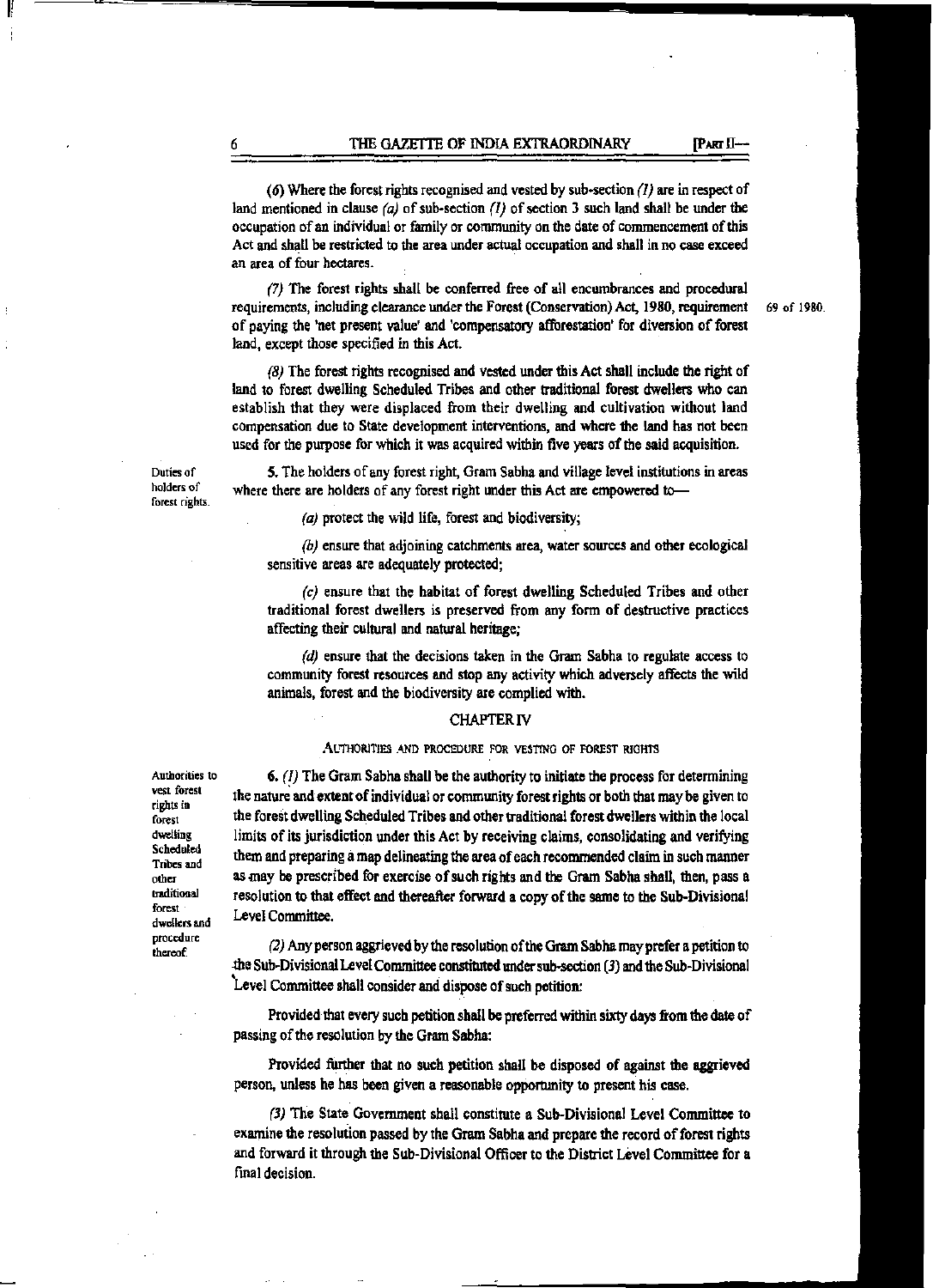*(4)* Any person aggrieved by the decision of the Sub-DivisionaJ Level Committee may prefer a petition to the District Level Committee within sixty days from the date of decision of the Sub-Divisional Level Committee and the District Level Committee shall consider and dispose of such petition:

Provided that no petition shall be preferred directly before the District Level Committee against the resolution of die Gram Sabha unless the same has been preferred before and considered by the Sub-Divisional Level Committee:

Provided further that no such petition shall be disposed of against the aggrieved person, unless he has been given a reasonable opportunity to present his case.

*(5)* The State Government shall constitute a District Level Committee to consider and finally approve the record of forest rights prepared by the Sub-Divisional Level Committee.

(6) The decision of the District Level Committee on the record of forest rights shall be final and binding.

· *(7)* The State Government shall constitute a State Level Monitoring Committee to monitor the process of recognition and vesting of forest rights and to submit to the nodal agency such returns and reports as may be called for by that agency.

(8) The Sub-Divisional Level Committee, the District Level Committee and the State Level Monitoring Committee shall consist of officers of the departments of Revenue. Forest and Tribal Affairs of the State Government and three members of the Panchayati Raj Institutions at the appropriate level, appointed by the respective Panchayati Raj Institutions., of whom two shall be the Scheduled Tribe members and at least one shall be a woman, as may be prescribed.

(9) The composition and functions of the Sub-Divisional Level Committee, the District Level Committee and the State Level Monitoring Committee and the procedure to be followed by them in the discharge of their functions shall be such as may be prescribed.

### **CHAPTER V**

#### OFFENCES AND PENALTIES

7. Where any authority or Committee or officer or member of such authority or Committee contravenes any provision of this Act or any rule made therewider concerning recognition of forest rights, it, or they, shall be deemed to be guilty of an offence under this Act and shall be liable to be proceeded against and punished with fine which may extend to one thousand rupees:

Provided that nothing contained in this sub~section shall render any member of the authority or Committee or head of the department or any person referred to in this section liable to any punishment if he proves that the offence was committed without his knowledge or that he had exercised all due diligence to prevent the commission of such offence.

8. No court shall take cognizance of any offence under section 7 unless any forest dwelling Scheduled Tribe in case of a dispute relating to a resolution of a Gram Sabha or the Gram Sabha through a resolution against any higher authority gives a notice of not less than sixty days to the State Level Monitoring Committee and the State Level Monitoring Committee has not proceeded against such authority.

#### CHAPTER VI

#### **MISCELLANEOUS**

9. Every member of the authorities referred to in Chapter IV and every other officer exercising any of the powers conferred by or under this Act shall be deemed to be a public 45 of 1860. servant within the meaning of section 21 of the Indian Penal Code.

Offences by members or<br>officers of authorities and<br>Committees<br>under this Act.

Cognizance of offences.

Members of authorities, etc., to be public<br>scrvants.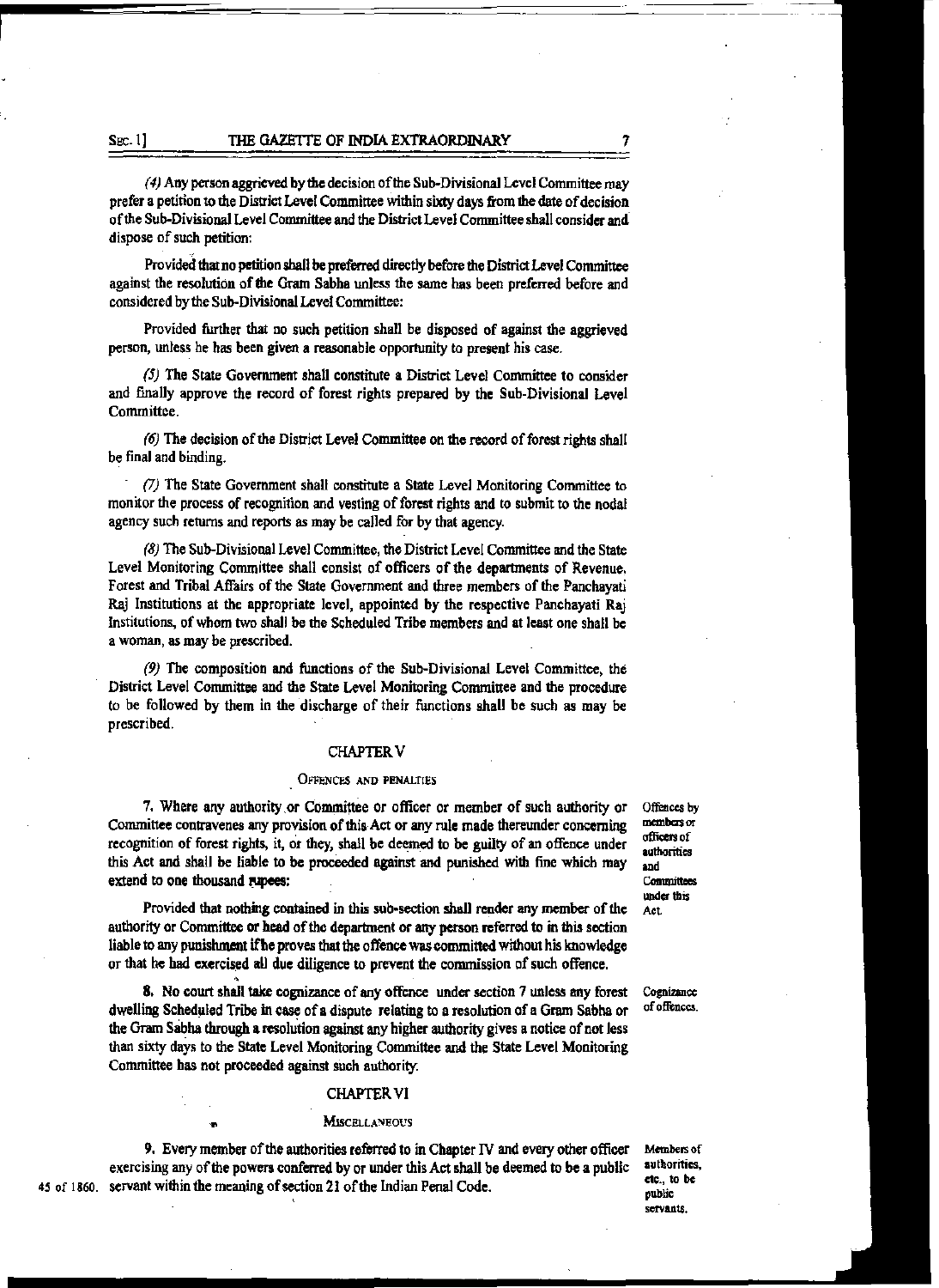Protection of action taken in good faith

10.  $(1)$  No suit, prosecution or other legal proceeding shall lie against any officer or other employee of the Central Government or the State Government for anything which is in good faith done or intended to be done by or under this Act.

(2) No suit or other legal proceeding shall lie against the Central Goverrunent or the State Government or any of its officers or other employees for any damage caused or likely to be caused by anything which is in good faith done or intended to be done under this Act.

*(3)* No suit or other legal proceeding shall lie against any authority *as* referred to in Chapter IV including its Chairperson, members, member·secretary, officers and other employees for anything which is in good faith done or intended to be done under this Act.

Noda! agency.

Power to make rules.

Power of Central Government to issue directions Att not in derogation of any other law.

11. The Ministryofthe Central Government dealing with Tribal Affairs or any officer or authority authorised by the Central Government in this behalf shall be the nodal agency for the implementation of the provisions of this Act.

12. In the performance of its duties and exercise of its powers by or under this Act, every authority referred to in Chapter IV shall be subject to such general or special directions, as the Central Government may, from time to time, give in writing.

13. Save as otherwise provided in this Act and the Provisions of the Panchayats (Extension to the Scheduled Areas) Act, 1996, the provisions of this Act shall be in addition to and not in derogation of the provisions of any other law for the time being in force.

40 of 1996.

14. (1) The Central Government may, by notification, and subject to the condition of previous publication, make rules for carrying out the provisions of this Act.

(2) In particular, and without prejudice to the generality of the foregoing powers, such rules may provide for all or any of the following matters, namely:-

(a) procedural details for implementation of the procedure specified in section 6;

(b) the procedure for receiving claims, consolidating and verifying them and preparing a map delineating the area of each recommended claim for exercise of forest rights under sub-section (1) of section 6 and the manner of preferring a petition to the Sub-Divisional Committee under sub-section (2) of that section;

(c) the level of officers of the departments of Revenue, Forest and Tribal Affairs of the State Government to be appointed as members of the Sub-Divisional Level Committee, the District Level Committee and the State Level Monitoring Committee under sub-section  $(8)$  of section 6;

 $(d)$  the composition and functions of the Sub-Divisional Level Committee, the District Level Committee and the State Level Monitoring Committee and the procedure to be followed by them in the discharge of their functions under sub-section  $(9)$  of section 6;

(e) any other matter which is required to be, or may be, prescribed.

(3) Every rule made by the Central Government under this Act shall be laid, as soon as may be after it is made, before each House of Parliament, while it is in session, for a total period of thirty days which may be comprised in one session or in two or more successive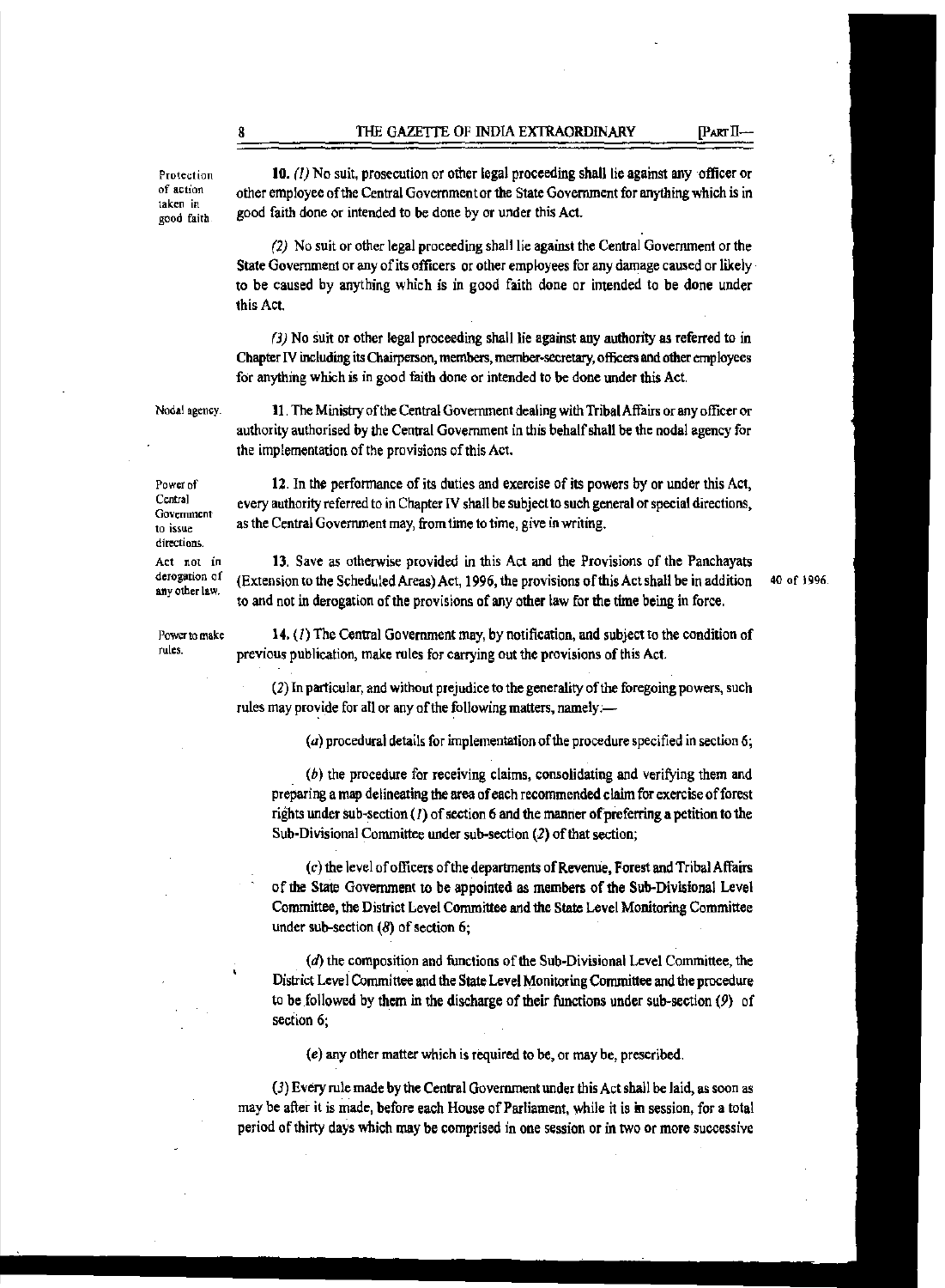sessions, and if, before the expiry of the session immediately following the session or the successive sessions aforesaid, both Houses agree in making any modification in the rule or both Houses agree that the rule should not be made, the rule shall thereafter have effect only in such modified form or be of no effect, as the case may be; so, however, that any such modification or annulment shall be without prejudice to the validity of anything previously done under that rule.

> K. N. CHATIJRVEDI, *Secy. to the Govt. of India.*

MGIPMRND-4633GI(S5)-2-1-2007.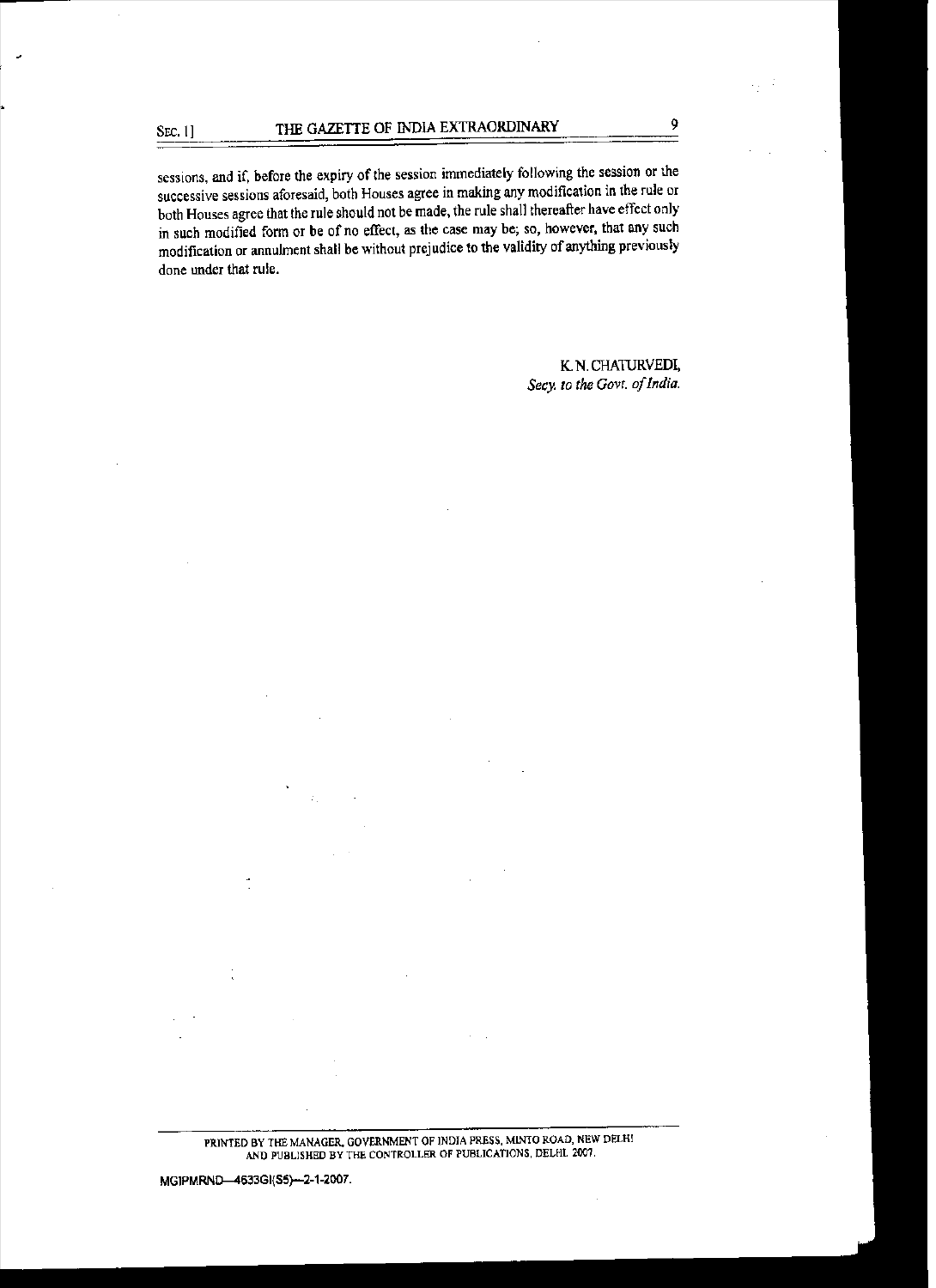# F. No. 17014/02/2007-PC&V Government of India Ministry of Tribal Affairs

Shastri Bhavan, New Delhi-110001 Dated, the 12<sup>th</sup> February 2007

## ORDER

…

Sub: Constitution of a Technical Support Group for framing Rules under the Scheduled Tribes and Other Traditional Forest Dwellers (Recognition of Forest Rights) Act, 2006

\*\*\*\*\*

Consequent on the enactment of the Scheduled Tribes and Other Traditional Forest Dwellers (Recognition of Forest Rights) Act, 2006, published in the Gazette of India, Extraordinary, Part II – Section 1 on January 2, 2007, the Central Government hereby constitutes a Technical Support Group under the convenorship of the Ministry of Tribal Affairs, for framing Rules under the Scheduled Tribes and Other Traditional Forest Dwellers (Recognition of Forest Rights) Act, 2006 for carrying out the provisions of the Act. The composition of the Technical Support Group shall be as under:

## Non-official

| 1.  | Shri S.R. Sankaran,    | Chairman |
|-----|------------------------|----------|
| 2.  | Prof. Madhav Gadgil,   | Member   |
| 3.  | Shri Raman Sukumar,    | Member   |
| 4.  | Shri Ram Dayal Munda,  | Member   |
| 5.  | Prof. K.C. Malhotra,   | Member   |
| 6.  | Shri Sanjay Upadhyaya, | Member   |
| 7.  | Shri Rangan Dutta,     | Member   |
| 8.  | Prof. Nandini Sundar   | Member   |
| 9.  | Shri D. Bandopadhyay   | Member   |
| 10. | Smt. Smita Gupta       | Member   |
| 11. | Shri Kumar Shiralkar   | Member   |

## **Official**

| 12. | Director General, ICFRE, Dehradun                        | Member |  |  |  |
|-----|----------------------------------------------------------|--------|--|--|--|
| 13. | Representative of Ministry of Environment &              |        |  |  |  |
|     | Forests (not below the rank of Joint Secretary) Member   |        |  |  |  |
| 14. | Representative of Department of Land                     |        |  |  |  |
|     | Resources (not below the rank of Joint Secretary) Member |        |  |  |  |
| 15. | Representative of Ministry of Law & Justice              |        |  |  |  |
|     | (Legislative Department) (not below the rank             |        |  |  |  |
|     | of Joint Secretary)                                      | Member |  |  |  |
| 16. | Representative of Ministry of Panchayati                 |        |  |  |  |
|     | Raj (not below the rank of Joint Secretary)<br>$\ddotsc$ | Member |  |  |  |
| 17. | Shri Serjius Minz, Principal Secretary, Forest,          |        |  |  |  |
|     | Government of Chhattisgarh                               | Member |  |  |  |
| 18. | Shri S.C. Negi, Secretary, Tribal Development,           |        |  |  |  |
|     | Government of Himachal Pradesh                           | Member |  |  |  |
|     |                                                          |        |  |  |  |